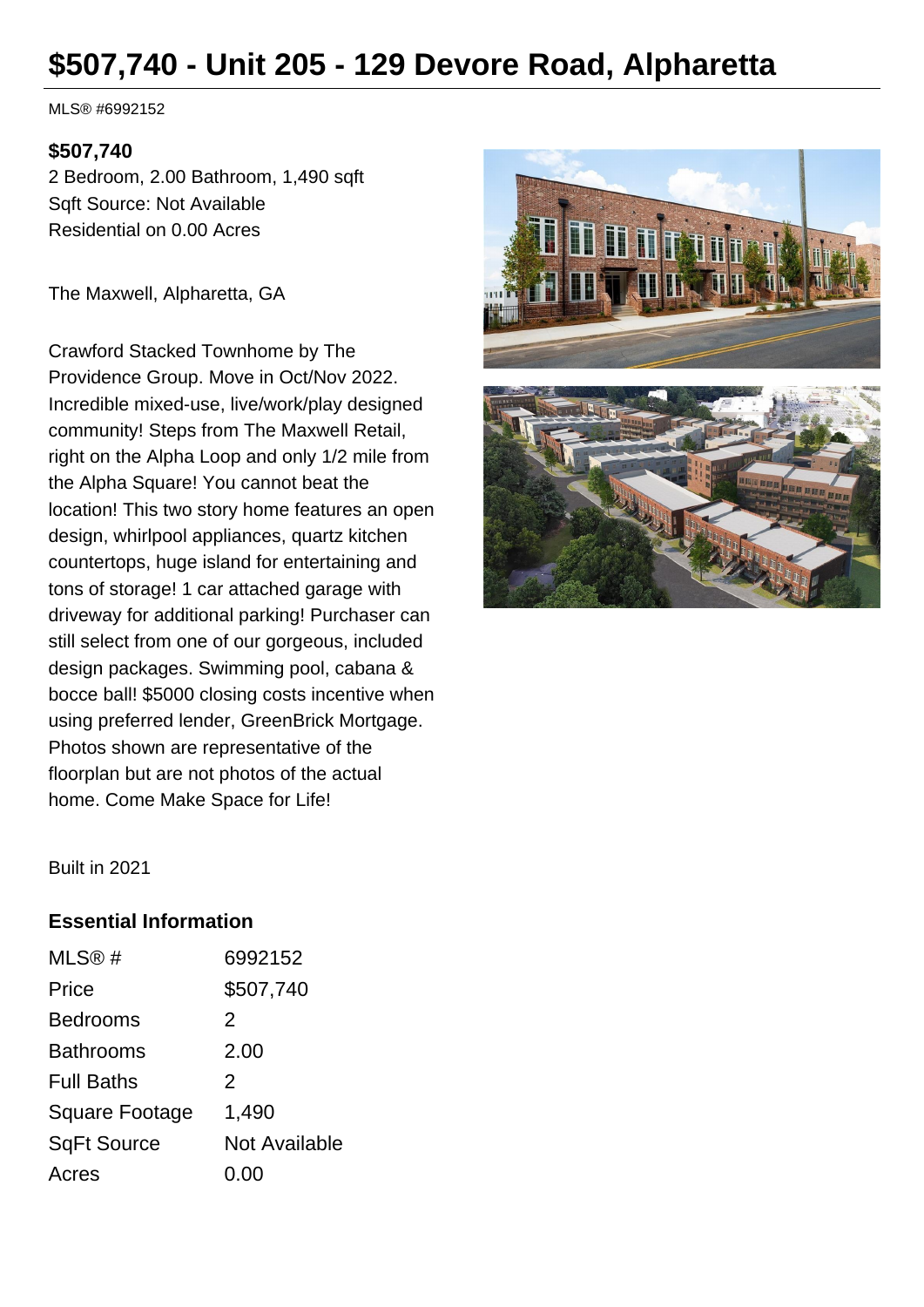| <b>Year Built</b> | 2021                |
|-------------------|---------------------|
| <b>Type</b>       | Residential         |
| Sub-Type          | Condominium         |
| <b>Style</b>      | Contemporary/Modern |
| <b>Status</b>     | Pending             |

# **Community Information**

| Unit 205 - 129 Devore Road |
|----------------------------|
| <b>The Maxwell</b>         |
| Alpharetta                 |
| Fulton                     |
| GA                         |
| 30009                      |
|                            |

## **Amenities**

| <b>Utilities</b> | Cable Available, Electricity Available, Phone Available, Sewer Available, |  |
|------------------|---------------------------------------------------------------------------|--|
|                  | Underground Utilities, Water Available                                    |  |

| <b>Parking Spaces</b> |                            |
|-----------------------|----------------------------|
| Parking               | Attached, Driveway, Garage |
| # of Garages          |                            |
| View                  | Other                      |
| Waterfront            | <b>None</b>                |
| Pool                  | None                       |

## **Interior**

| <b>Interior Features</b> | Double Vanity, High Ceilings 9 ft Lower, High Ceilings 9 ft Main, Smart<br>Home, Walk-In Closet(s), Other      |
|--------------------------|----------------------------------------------------------------------------------------------------------------|
| Appliances               | Dishwasher, Disposal, Electric Cooktop, Electric Oven, Electric Water<br>Heater, Microwave, Self Cleaning Oven |
| Heating                  | Central, Electric, Forced Air, Zoned                                                                           |
| Cooling                  | Ceiling Fan(s), Central Air, Zoned                                                                             |
| <b>Fireplaces</b>        | <b>None</b>                                                                                                    |
| <b>Stories</b>           | Two                                                                                                            |

# **Exterior**

| <b>Exterior Features Balcony</b> |                          |
|----------------------------------|--------------------------|
| Lot Description                  | Other                    |
| Windows                          | <b>Insulated Windows</b> |
| Roof                             | Composition              |